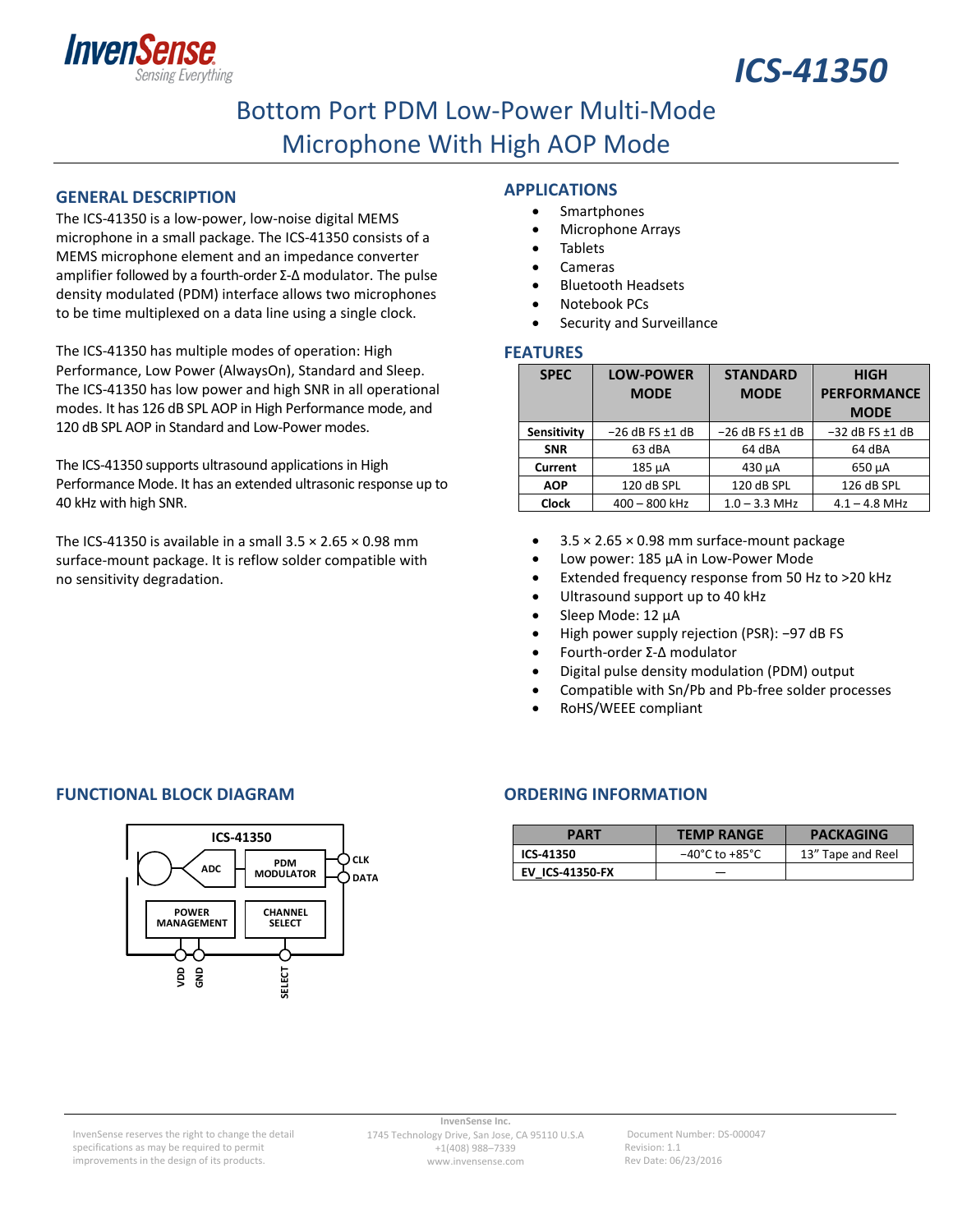



### **TABLE OF CONTENTS**

| Document Number: DS-000047 | Page 2 of 22 |
|----------------------------|--------------|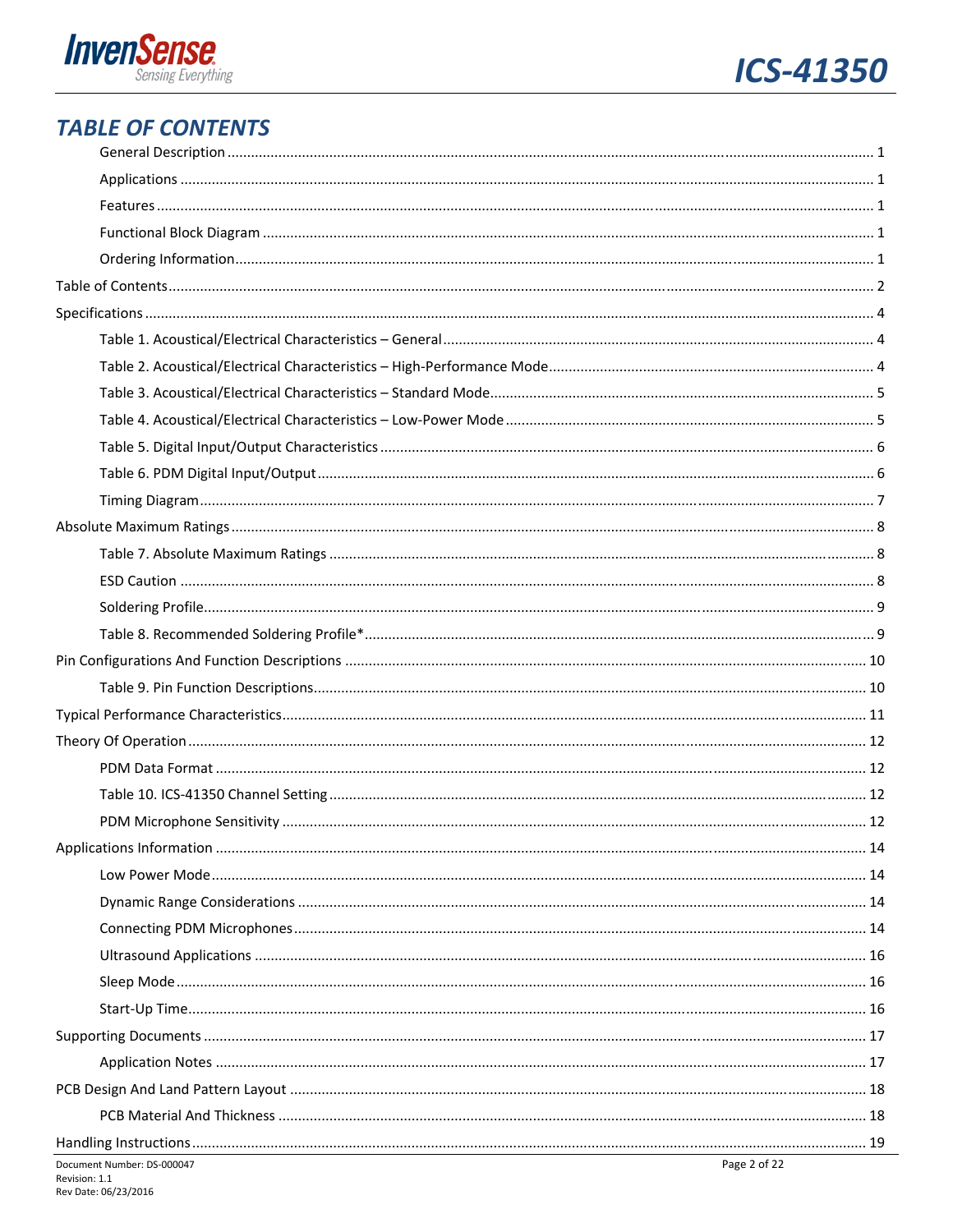

# **ICS-41350**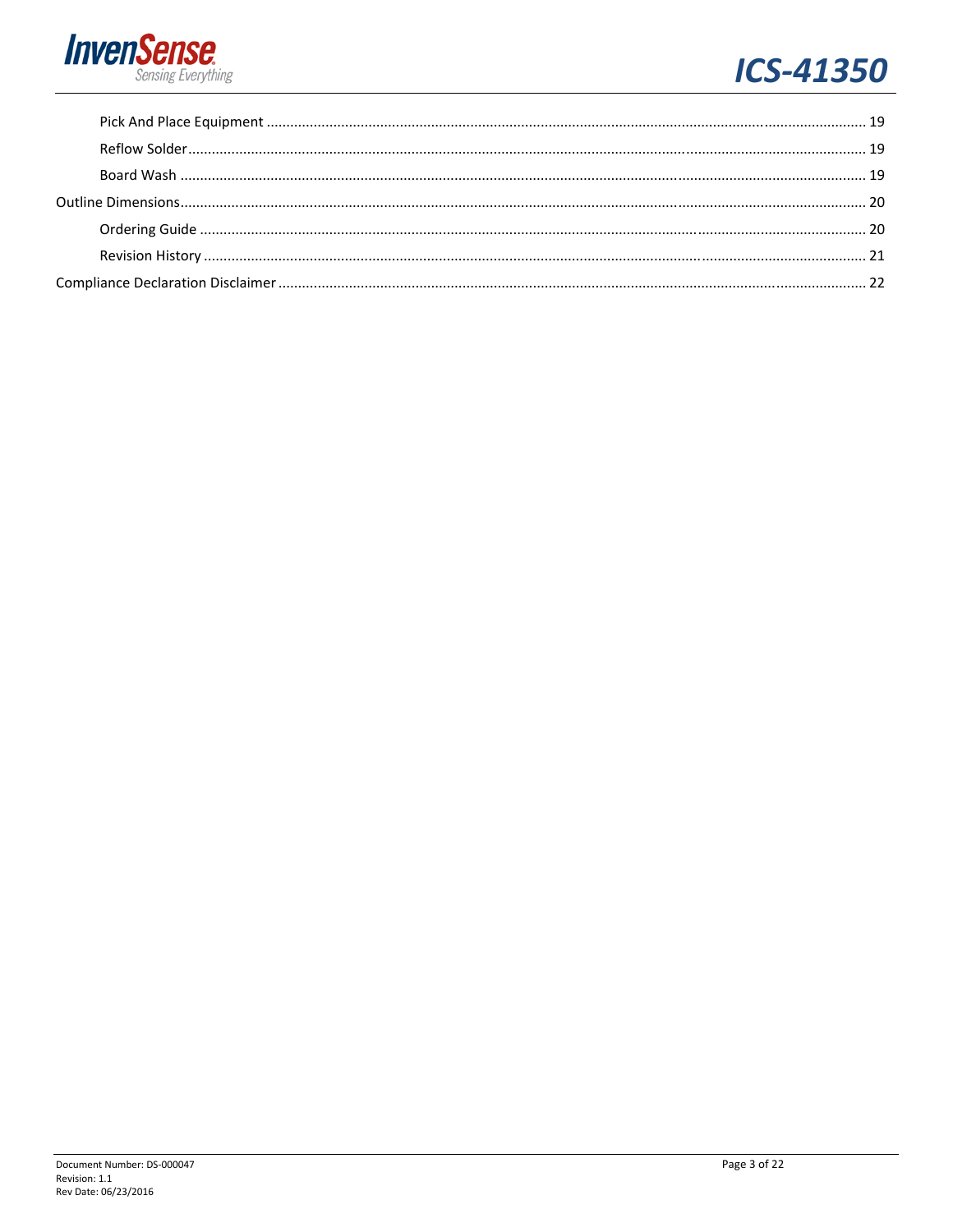

### *SPECIFICATIONS*

#### **TABLE 1. ACOUSTICAL/ELECTRICAL CHARACTERISTICS – GENERAL**

 $T_A$  = 25°C, VDD = 1.8 to 3.3 V, SCK = 2.4 MHz, 50× decimation, C<sub>LOAD</sub> = 30 pF unless otherwise noted. Typical specifications are not guaranteed.

| <b>PARAMETER</b>                     | <b>CONDITIONS</b>                          | <b>MIN</b>   | <b>TYP</b> | <b>MAX</b> | <b>UNITS</b> | <b>NOTES</b> |
|--------------------------------------|--------------------------------------------|--------------|------------|------------|--------------|--------------|
| <b>PERFORMANCE</b>                   |                                            |              |            |            |              |              |
| Directionality                       |                                            | Omni         |            |            |              |              |
| <b>Output Polarity</b>               | Input acoustic pressure vs.<br>output data | Non-Inverted |            |            |              |              |
| Supply Voltage (V <sub>DD</sub> )    |                                            | 1.65<br>3.63 |            |            |              |              |
| Sleep Mode Current (I <sub>S</sub> ) | $SCK < 200$ kHz                            |              | 12         | 20         | μA           |              |

#### **TABLE 2. ACOUSTICAL/ELECTRICAL CHARACTERISTICS – HIGH‐PERFORMANCE MODE**

 $T_A = 25^{\circ}$ C, VDD = 1.8 to 3.3 V, SCK = 4.8 MHz, 50× decimation, C<sub>LOAD</sub> = 30 pF unless otherwise noted. Typical specifications are not guaranteed.

| <b>PARAMETER</b>                                 | <b>CONDITIONS</b>                                                                | <b>MIN</b> | <b>TYP</b> | <b>MAX</b> | <b>UNITS</b> | <b>NOTES</b> |
|--------------------------------------------------|----------------------------------------------------------------------------------|------------|------------|------------|--------------|--------------|
| Sensitivity                                      | 1 kHz, 94 dB SPL<br>$-33$                                                        |            | $-32$      | $-31$      | dB FS        | 1, 2         |
| Signal-to-Noise Ratio (SNR)                      | 20 kHz bandwidth, A-weighted                                                     |            | 64         |            | dBA          |              |
| Equivalent Input Noise (EIN)                     | 20 kHz bandwidth, A-weighted                                                     |            | 30         |            | dBA SPL      |              |
| Derived from EIN and AOP<br><b>Dynamic Range</b> |                                                                                  |            | 96         |            | dB           |              |
| Low frequency $-3$ dB point                      |                                                                                  |            | 50         |            | Hz           | 3            |
| <b>Ultrasound Bandwidth</b>                      |                                                                                  |            | 40         |            | kHz          |              |
| <b>Total Harmonic Distortion (THD)</b>           | 105 dB SPL                                                                       |            | 0.2        |            | %            |              |
| Power Supply Rejection (PSR)                     | 217 Hz, 100 mV p-p square wave<br>superimposed on $VDD = 1.8 V$ , A-<br>weighted |            | $-97$      |            | dB FS        |              |
| Power Supply Rejection-Swept<br>Sine             | 1 kHz sine wave                                                                  |            | $-100$     |            | dB FS        |              |
| <b>Acoustic Overload Point</b>                   | <b>10% THD</b>                                                                   |            | 126        |            | dB SPL       |              |
| <b>Full-Scale Acoustic Level</b>                 | 0 dB FS output                                                                   |            | 126        |            | dB SPL       |              |
| Supply Current (I <sub>s</sub> )                 | $V_{DD}$ = 1.8 V, no load                                                        |            | 650        | 750        | μA           |              |

**Note 1:** Sensitivity is relative to the RMS level of a sine wave with positive amplitude equal to 100% 1s density and negative amplitude equal to 0% 1s density. Note 2: The sensitivity shall not deviate more than 1.0 dB from its initial value after reliability tests.

**Note 3:** See Figure 4.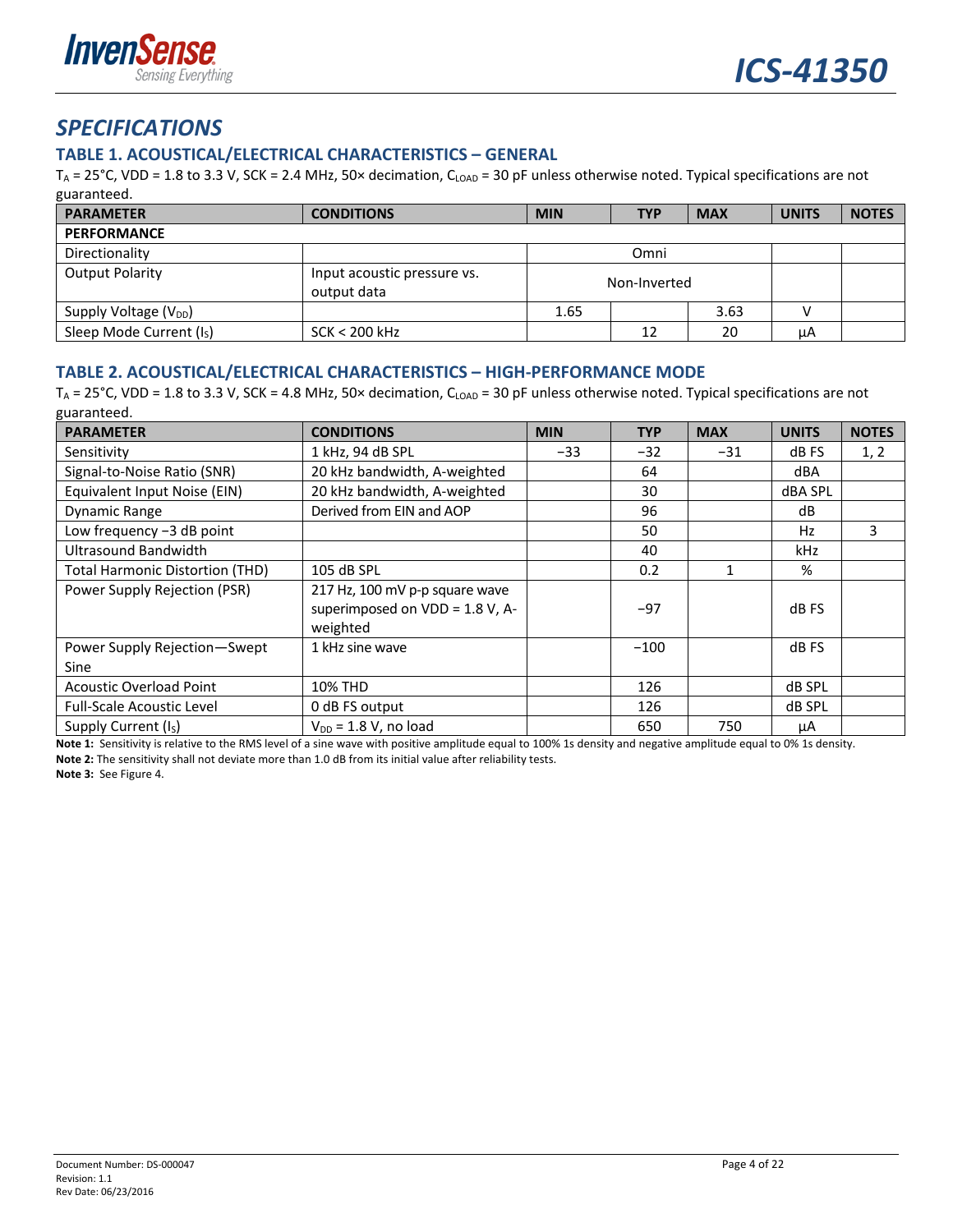

#### **TABLE 3. ACOUSTICAL/ELECTRICAL CHARACTERISTICS – STANDARD MODE**

 $T_A$  = 25°C, VDD = 1.8 to 3.3 V, SCK = 2.4 MHz, 50× decimation, C<sub>LOAD</sub> = 30 pF unless otherwise noted. Typical specifications are not guaranteed.

| <b>PARAMETER</b>                       | <b>CONDITIONS</b>                                                                | <b>MIN</b> | <b>TYP</b> | <b>MAX</b> | <b>UNITS</b>   | <b>NOTES</b> |
|----------------------------------------|----------------------------------------------------------------------------------|------------|------------|------------|----------------|--------------|
| Sensitivity                            | 1 kHz, 94 dB SPL                                                                 | $-27$      | $-26$      | $-25$      | dB FS          | 1, 2         |
| Signal-to-Noise Ratio (SNR)            | 20 kHz bandwidth, A-weighted                                                     |            | 64         |            | dBA            |              |
| Equivalent Input Noise (EIN)           | 20 kHz bandwidth, A-weighted                                                     |            | 30         |            | <b>dBA SPL</b> |              |
| Dynamic Range                          | Derived from EIN and AOP                                                         |            | 90         |            | dB             |              |
| Low frequency -3 dB point              |                                                                                  |            | 50         |            | Hz             | 3            |
| <b>Total Harmonic Distortion (THD)</b> | 105 dB SPL                                                                       |            | 0.2        |            | %              |              |
| Power Supply Rejection (PSR)           | 217 Hz, 100 mV p-p square wave<br>superimposed on $VDD = 1.8 V$ , A-<br>weighted |            | $-97$      |            | dB FS          |              |
| Power Supply Rejection-Swept<br>Sine   | 1 kHz sine wave                                                                  |            | $-104$     |            | dB FS          |              |
| <b>Acoustic Overload Point</b>         | <b>10% THD</b>                                                                   |            | 120        |            | <b>dB SPL</b>  |              |
| <b>Full-Scale Acoustic Level</b>       | 0 dB FS output                                                                   |            | 120        |            | <b>dB SPL</b>  |              |
| Supply Current (I <sub>S</sub> )       | $V_{DD}$ = 1.8 V, no load                                                        |            | 430        | 500        | μA             |              |

**Note 1:** Sensitivity is relative to the RMS level of a sine wave with positive amplitude equal to 100% 1s density and negative amplitude equal to 0% 1s density. Note 2: The sensitivity shall not deviate more than 1.0 dB from its initial value after reliability tests. **Note 3:** See See Figure 4.

#### **TABLE 4. ACOUSTICAL/ELECTRICAL CHARACTERISTICS – LOW‐POWER MODE**

 $T_A = 25^\circ$ C, VDD = 1.8 to 3.3 V, SCK = 768 kHz, 50× decimation, C<sub>LOAD</sub> = 30 pF unless otherwise noted. Typical specifications are not guaranteed.

| <b>PARAMETER</b>                       | <b>CONDITIONS</b>                                                             | <b>MIN</b> | <b>TYP</b> | <b>MAX</b> | <b>UNITS</b> | <b>NOTES</b> |
|----------------------------------------|-------------------------------------------------------------------------------|------------|------------|------------|--------------|--------------|
| Sensitivity                            | 1 kHz, 94 dB SPL<br>$-27$                                                     |            | $-26$      | $-25$      | dB FS        | 1, 2         |
| Signal-to-Noise Ratio (SNR)            | 8 kHz bandwidth, A-weighted                                                   |            | 63         |            | dBA          |              |
| Equivalent Input Noise (EIN)           | 8 kHz bandwidth, A-weighted                                                   |            | 31         |            | dBA SPL      |              |
| <b>Dynamic Range</b>                   | Derived from EIN and AOP                                                      |            | 89         |            | dB           |              |
| Low frequency -3 dB point              |                                                                               |            | 50         |            | Hz           | 3            |
| <b>Total Harmonic Distortion (THD)</b> | 105 dB SPL                                                                    |            | 0.2        |            | %            |              |
| Power Supply Rejection (PSR)           | 217 Hz, 100 mV p-p square wave<br>superimposed on VDD = 1.8 V, A-<br>weighted |            | $-97$      |            | dB FS        |              |
| Power Supply Rejection-Swept<br>Sine   | 1 kHz sine wave                                                               |            | $-98$      |            | dB FS        |              |
| <b>Acoustic Overload Point</b>         | <b>10% THD</b>                                                                |            | 120        |            | dB SPL       |              |
| <b>Full-Scale Acoustic Level</b>       | 0 dB FS output                                                                |            | 120        |            | dB SPL       |              |
| Supply Current (Is)                    | $V_{DD}$ = 1.8 V, no load                                                     |            | 185        | 225        | μA           |              |

**Note 1:** Sensitivity is relative to the RMS level of a sine wave with positive amplitude equal to 100% 1s density and negative amplitude equal to 0% 1s density. Note 2: The sensitivity shall not deviate more than 1.0 dB from its initial value after reliability tests.

**Note 3:** See Figure 4.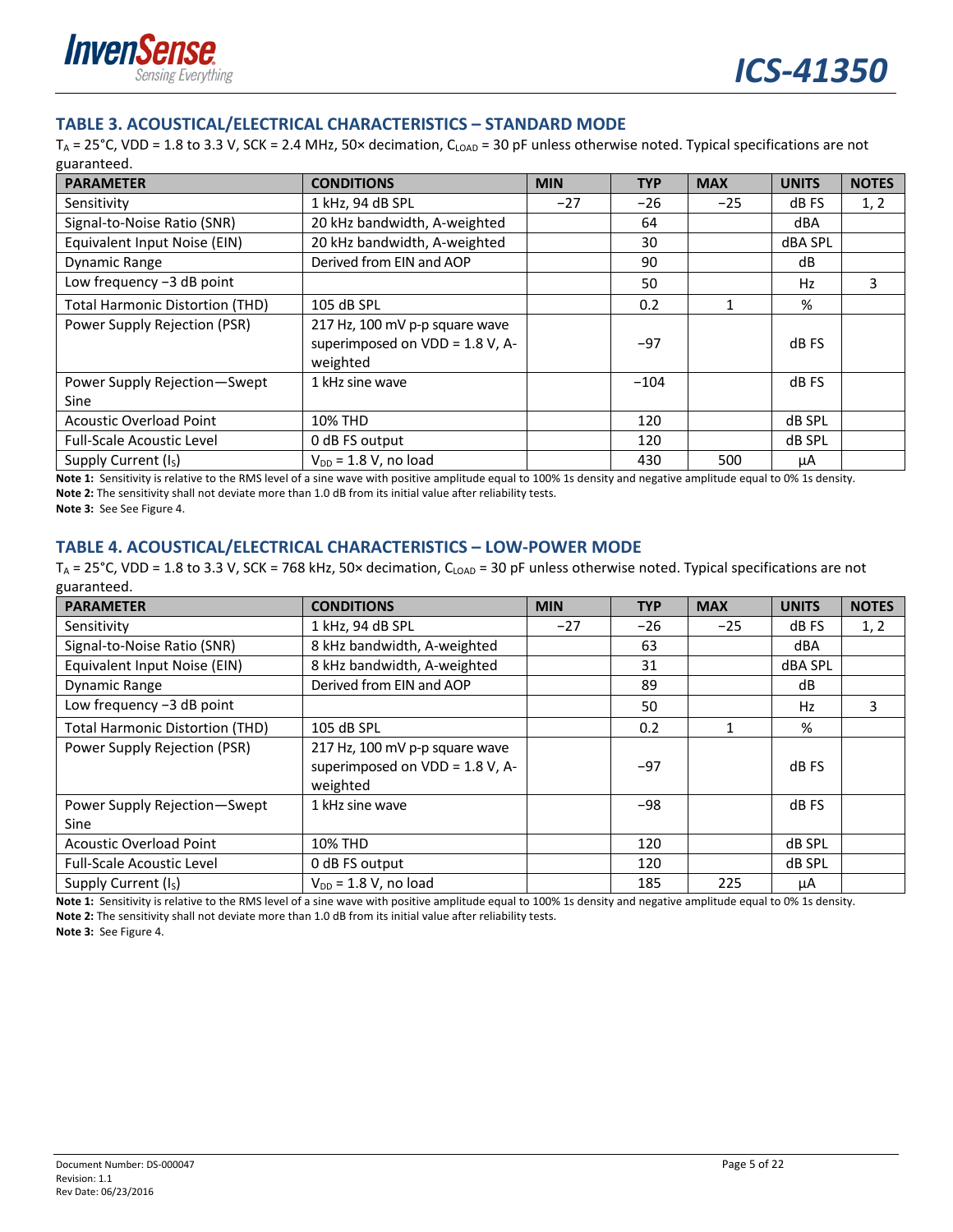

### **TABLE 5. DIGITAL INPUT/OUTPUT CHARACTERISTICS**

T<sub>A</sub> = 25°C, 1.8 V < VDD < 3.3 V, unless otherwise noted.

| <b>PARAMETER</b>                       | <b>CONDITIONS</b>          | <b>MIN</b>           | <b>TYP</b> | <b>MAX</b>           | <b>UNITS</b> | <b>NOTES</b> |
|----------------------------------------|----------------------------|----------------------|------------|----------------------|--------------|--------------|
| Input Voltage High $(V_{IH})$          |                            | $0.65 \times V_{DD}$ |            |                      | v            |              |
| Input Voltage Low (V <sub>IL</sub> )   |                            |                      |            | $0.35 \times V_{DD}$ | v            |              |
| Output Voltage High (V <sub>OH</sub> ) | $I_{\text{LOAD}}$ = 0.5 mA | $0.7 \times V_{DD}$  | $V_{DD}$   |                      |              |              |
| Output Voltage Low (V <sub>OL</sub> )  | $I_{\text{LOAD}}$ = 0.5 mA |                      | 0          | $0.3 \times V_{DD}$  |              |              |
| Output DC Offset                       | Percent of full scale      |                      |            |                      | %            |              |
| Latency                                |                            |                      | $30$       |                      | μs           |              |

#### **TABLE 6. PDM DIGITAL INPUT/OUTPUT**

T<sub>A</sub> = 25°C, 1.8 V < VDD < 3.3 V, unless otherwise noted.

| <b>PARAMETER</b>          | <b>CONDITIONS</b>                                                                                                                      | <b>MIN</b> | <b>TYP</b> | <b>MAX</b>   | <b>UNITS</b> | <b>NOTES</b> |
|---------------------------|----------------------------------------------------------------------------------------------------------------------------------------|------------|------------|--------------|--------------|--------------|
| <b>MODE SWITCHING</b>     |                                                                                                                                        |            |            |              |              |              |
| Sleep Time                | Time from f <sub>CLK</sub> falling <200 kHz                                                                                            |            |            | $\mathbf{1}$ | ms           |              |
| Wake-Up Time              | High-Performance & Standard modes,<br>Sleep Mode to f <sub>CLK</sub> >1 MHz, output<br>within 0.5 dB of final sensitivity, power<br>on |            |            | 20           | ms           |              |
| Wake-Up Time              | Low-Power Mode, Sleep Mode to f <sub>CLK</sub><br>>400 kHz, output within 0.5 dB of final<br>sensitivity, power on                     |            |            | 20           | ms           |              |
| Switching time            | Between Low-Power and Standard<br>Modes                                                                                                |            |            | 10           | ms           |              |
| Switching time            | Between Low-Power and High-<br><b>Performance Modes</b>                                                                                |            |            | 10           | ms           |              |
| <b>INPUT</b>              |                                                                                                                                        |            |            |              |              |              |
| tclkin                    | Input clock period                                                                                                                     | 208        |            | 2500         | ns           |              |
|                           | Sleep Mode                                                                                                                             |            |            | 200          | kHz          |              |
|                           | Low-Power Mode                                                                                                                         | 400        |            | 800          | kHz          |              |
| Clock Frequency (CLK)     | <b>Standard Mode</b>                                                                                                                   | 1.0        |            | 3.3          | MHz          |              |
|                           | High-Performance Mode                                                                                                                  | 4.1        |            | 4.8          | <b>MHz</b>   |              |
|                           | $f_{CLK}$ < 3.3 MHz                                                                                                                    | 40         |            | 60           | %            |              |
| Clock Duty Cycle          | $f_{CLK} > 4.1$ MHz                                                                                                                    | 48         |            | 52           | %            |              |
| $t_{RISE}$                | CLK rise time (10% to 90% level)                                                                                                       |            |            | 25           | ns           | 1            |
| $t_{FALL}$                | CLK fall time (90% to 10% level)                                                                                                       |            |            | 25           | ns           | $\mathbf{1}$ |
| <b>OUTPUT</b>             |                                                                                                                                        |            |            |              |              |              |
| $t_{100TEN}$              | DATA1 (right) driven after falling clock<br>edge                                                                                       | 50         |            |              | ns           |              |
| $t_{100}$ <sub>TDIS</sub> | DATA1 (right) disabled after rising<br>clock edge                                                                                      | 5          |            | 40           | ns           |              |
| t <sub>20UTEN</sub>       | DATA2 (left) driven after rising clock<br>edge                                                                                         | 50         |            |              | ns           |              |
| t <sub>20UTDIS</sub>      | DATA2 (left) disabled after falling clock<br>edge                                                                                      | 5          |            | 40           | ns           |              |

**Note 1:** Guaranteed by design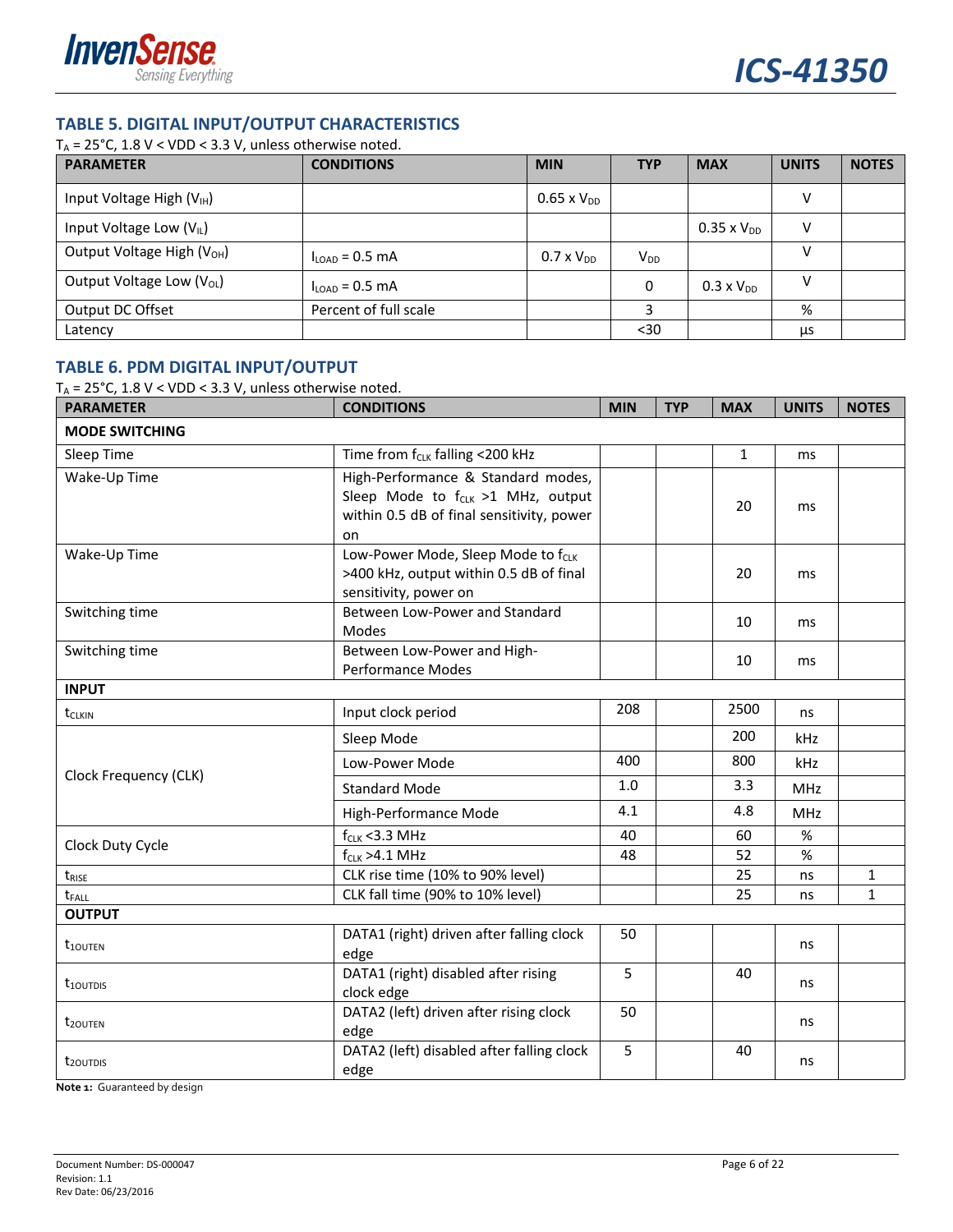



#### **TIMING DIAGRAM**



**Figure 1. Pulse Density Modulated Output Timing**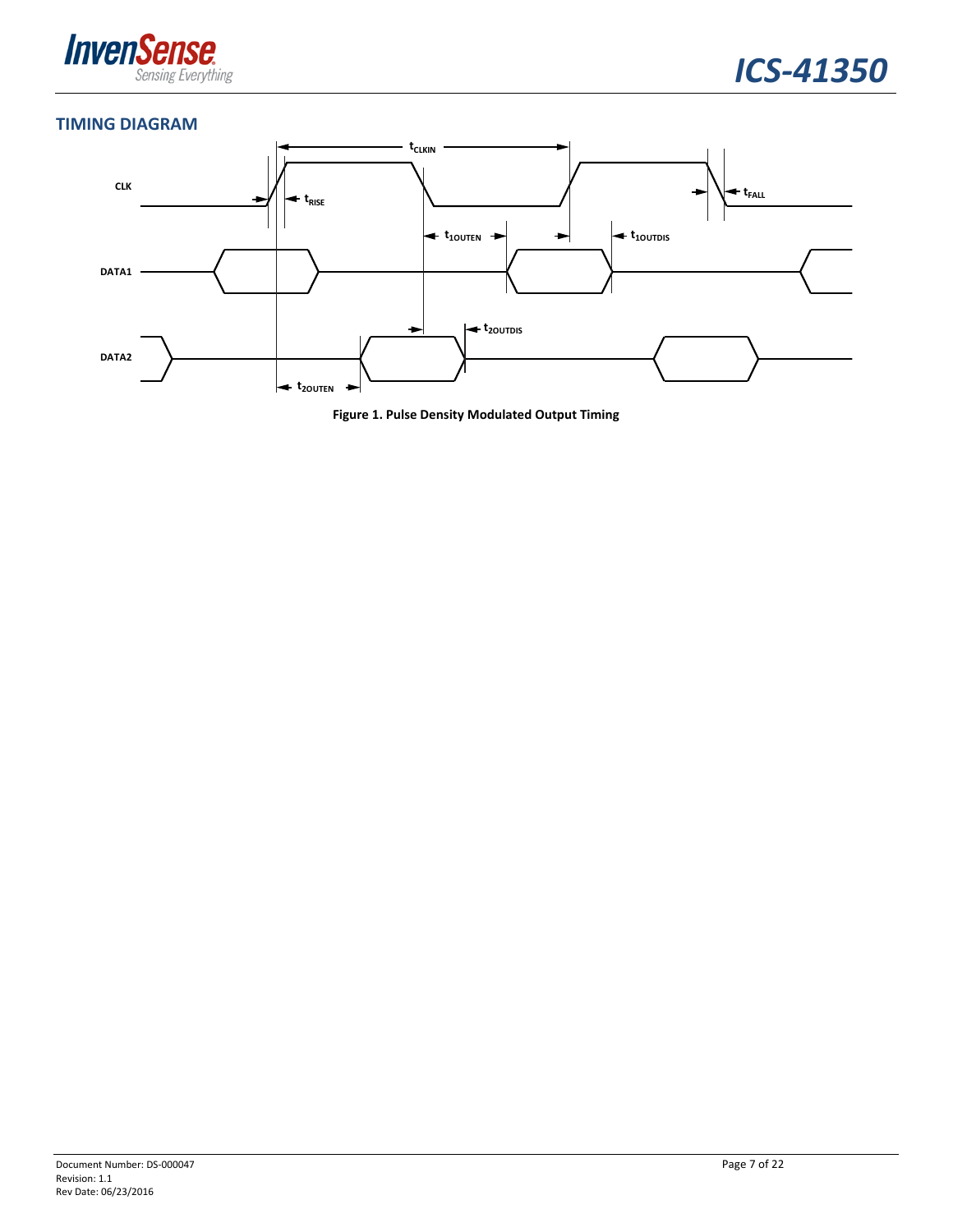

### *ABSOLUTE MAXIMUM RATINGS*

Stress above those listed as Absolute Maximum Ratings may cause permanent damage to the device. These are stress ratings only and functional operation of the device at these conditions is not implied. Exposure to the absolute maximum ratings conditions for extended periods may affect device reliability.

#### **TABLE 7. ABSOLUTE MAXIMUM RATINGS**

| <b>PARAMETER</b>          | <b>RATING</b>                                                    |
|---------------------------|------------------------------------------------------------------|
| Supply Voltage $(V_{DD})$ | $-0.3$ V to $+3.63$ V                                            |
| Digital Pin Input Voltage | $-0.3$ V to V <sub>DD</sub> + 0.3 V or 3.63 V, whichever is less |
| Sound Pressure Level      | 160 dB                                                           |
| <b>Mechanical Shock</b>   | 10,000 $q$                                                       |
| Vibration                 | Per MIL-STD-883 Method 2007, Test Condition B                    |
| Temperature Range         |                                                                  |
| <b>Biased</b>             | $-40^{\circ}$ C to $+85^{\circ}$ C                               |
| Storage                   | $-55^{\circ}$ C to $+150^{\circ}$ C                              |

#### **ESD CAUTION**



ESD (electrostatic discharge) sensitive device. Charged devices and circuit boards can discharge without detection. Although this product features patented or proprietary protection circuitry, damage may occur on devices subjected to high energy ESD. Therefore proper ESD precautions should be taken to avoid performance degradation or loss of functionality.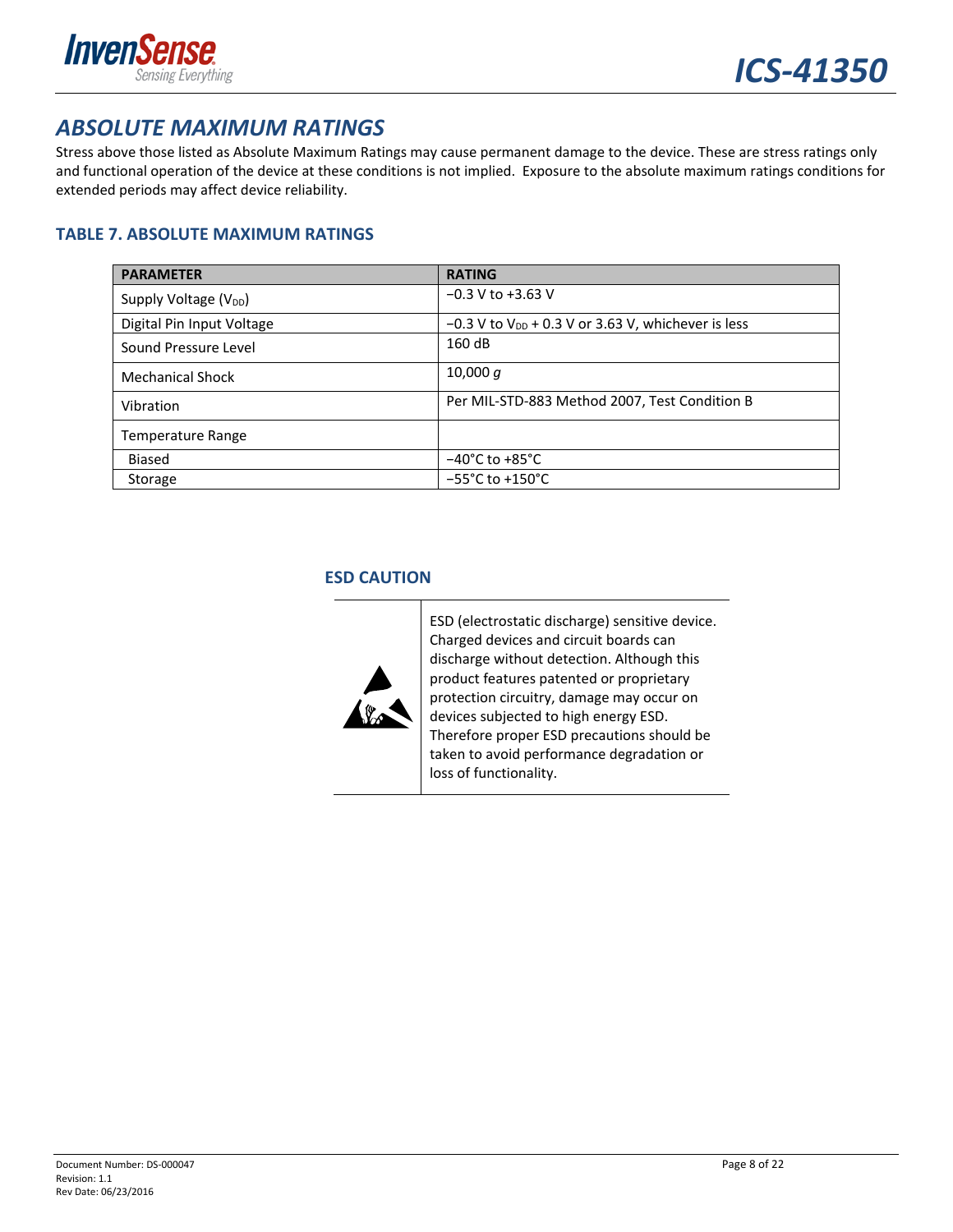

#### **SOLDERING PROFILE**



**Figure 2. Recommended Soldering Profile Limits**

#### **TABLE 8. RECOMMENDED SOLDERING PROFILE\***

| <b>PROFILE FEATURE</b>                                 |                                               | <b>Sn63/Pb37</b>     | <b>Pb-Free</b>       |
|--------------------------------------------------------|-----------------------------------------------|----------------------|----------------------|
| Average Ramp Rate $(T_L$ to $T_P$ )                    |                                               | 1.25°C/sec max       | 1.25°C/sec max       |
|                                                        | Minimum Temperature<br>$(T_{SMIN})$           | $100^{\circ}$ C      | $100^{\circ}$ C      |
| Preheat                                                | Maximum<br>Temperature (T <sub>SMAX</sub> )   | $150^{\circ}$ C      | $200^{\circ}$ C      |
|                                                        | Time ( $T_{SMIN}$ to $T_{SMAX}$ ), ts         | 60 sec to 75 sec     | 60 sec to 75 sec     |
| Ramp-Up Rate (T <sub>SMAX</sub> to T <sub>L</sub> )    |                                               | $1.25^{\circ}$ C/sec | $1.25^{\circ}$ C/sec |
| Time Maintained Above Liquidous (tL)                   |                                               | 45 sec to 75 sec     | $^{\sim}50$ sec      |
| Liquidous Temperature (TL)                             |                                               | $183^{\circ}$ C      | $217^{\circ}$ C      |
| Peak Temperature $(T_P)$                               |                                               | 215°C+3°C/-3°C       | 260°C +0°C/-5°C      |
| Time Within +5°C of Actual Peak<br>Temperature $(t_P)$ |                                               | 20 sec to 30 sec     | 20 sec to 30 sec     |
| Ramp-Down Rate                                         |                                               | 3°C/sec max          | 3°C/sec max          |
|                                                        | Time +25°C ( $t_{25}$ °c) to Peak Temperature | 5 min max            | 5 min max            |

\*The reflow profile in Table 8 is recommended for board manufacturing with InvenSense MEMS microphones. All microphones are *also compatible with the J‐STD‐020 profile*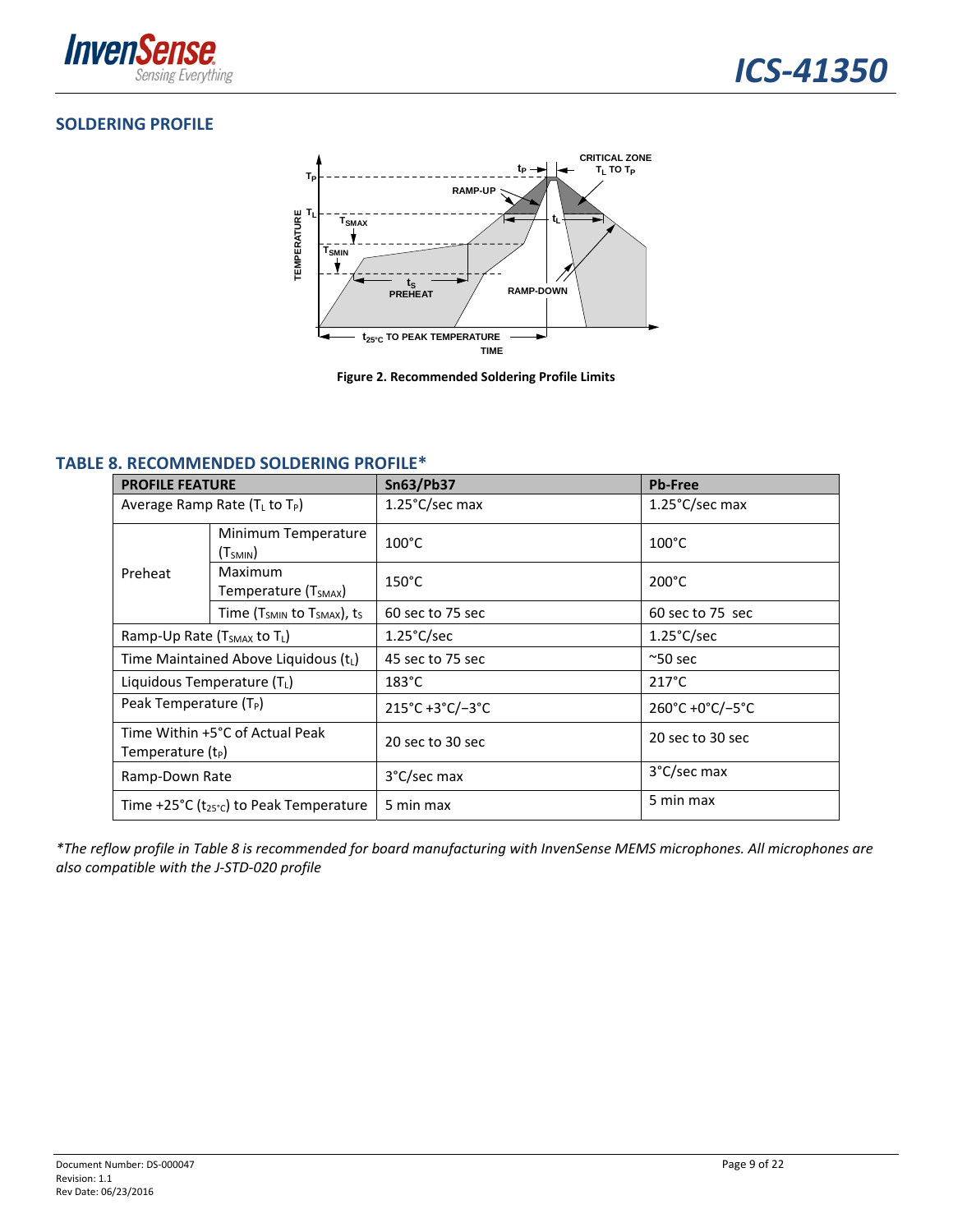

### *PIN CONFIGURATIONS AND FUNCTION DESCRIPTIONS*



**Figure 3. Pin Configuration (Top View, Terminal Side Down)**

#### **TABLE 9. PIN FUNCTION DESCRIPTIONS**

| <b>PIN</b>              | <b>NAME</b>   | <b>FUNCTION</b>                                                                                                                                                                                                            |  |
|-------------------------|---------------|----------------------------------------------------------------------------------------------------------------------------------------------------------------------------------------------------------------------------|--|
| 1                       | <b>DATA</b>   | Digital Output Signal (DATA1 or DATA2)                                                                                                                                                                                     |  |
| $\overline{\mathbf{z}}$ | <b>SELECT</b> | Left Channel or Right Channel Select:<br>DATA 1 (right): SELECT tied to GND<br>DATA 2 (left): SELECT tied to VDD. In this setting, SELECT should be tied to the same voltage<br>source as the VDD pin.                     |  |
| 3                       | GND           | Ground                                                                                                                                                                                                                     |  |
| 4                       | <b>CLK</b>    | Clock Input to Microphone                                                                                                                                                                                                  |  |
| 5                       | VDD           | Power Supply. For best performance and to avoid potential parasitic artifacts, place a 0.1 µF<br>(100 nF) ceramic type X7R capacitor between Pin 5 (VDD) and ground. Place the capacitor as<br>close to Pin 5 as possible. |  |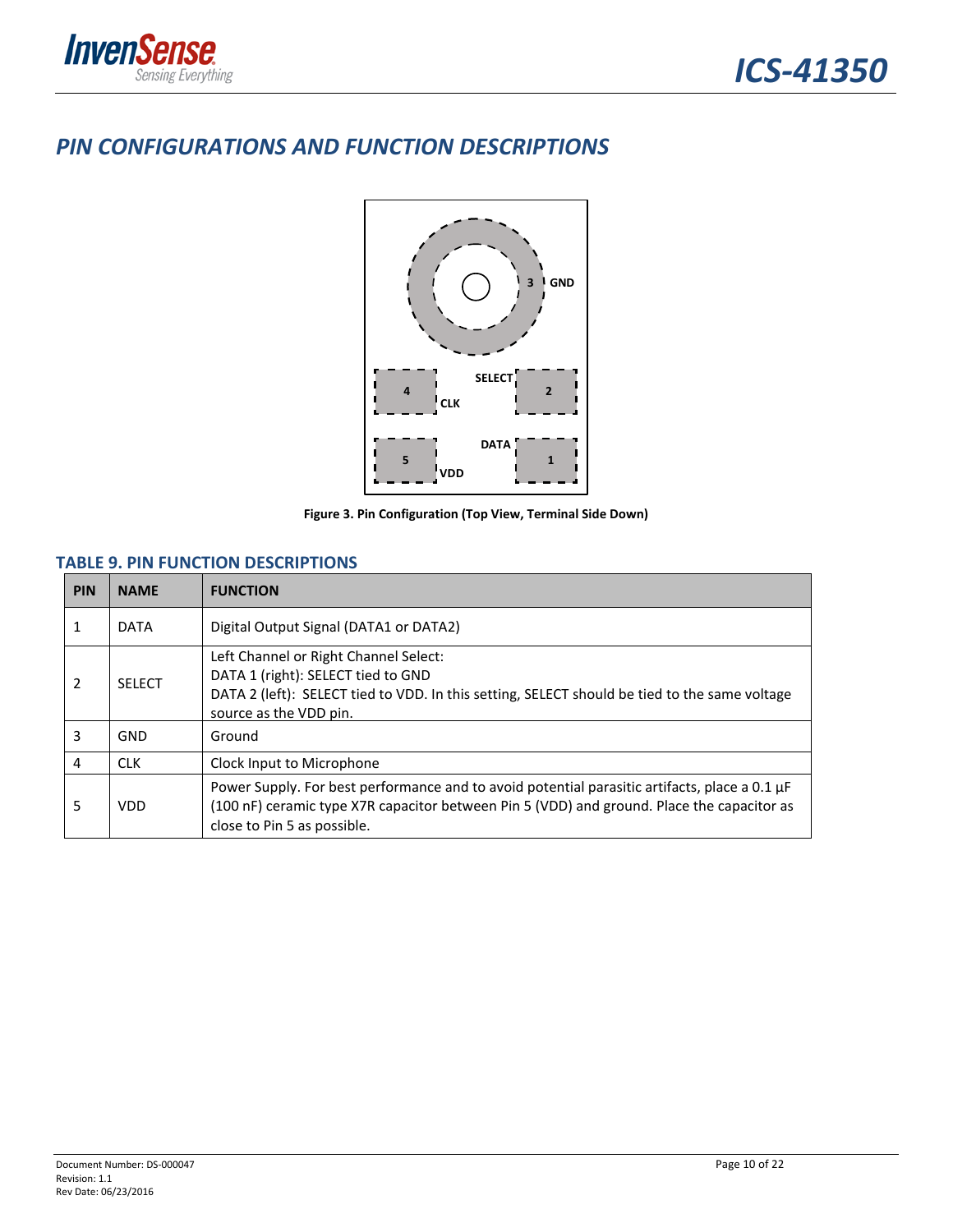

### *TYPICAL PERFORMANCE CHARACTERISTICS*



**Figure 4. Typical Frequency Response Figure 5. THD + N vs. Input Level**



**Figure 6. Power Supply Rejection (PSR) vs. Frequency Figure 7. Linearity**



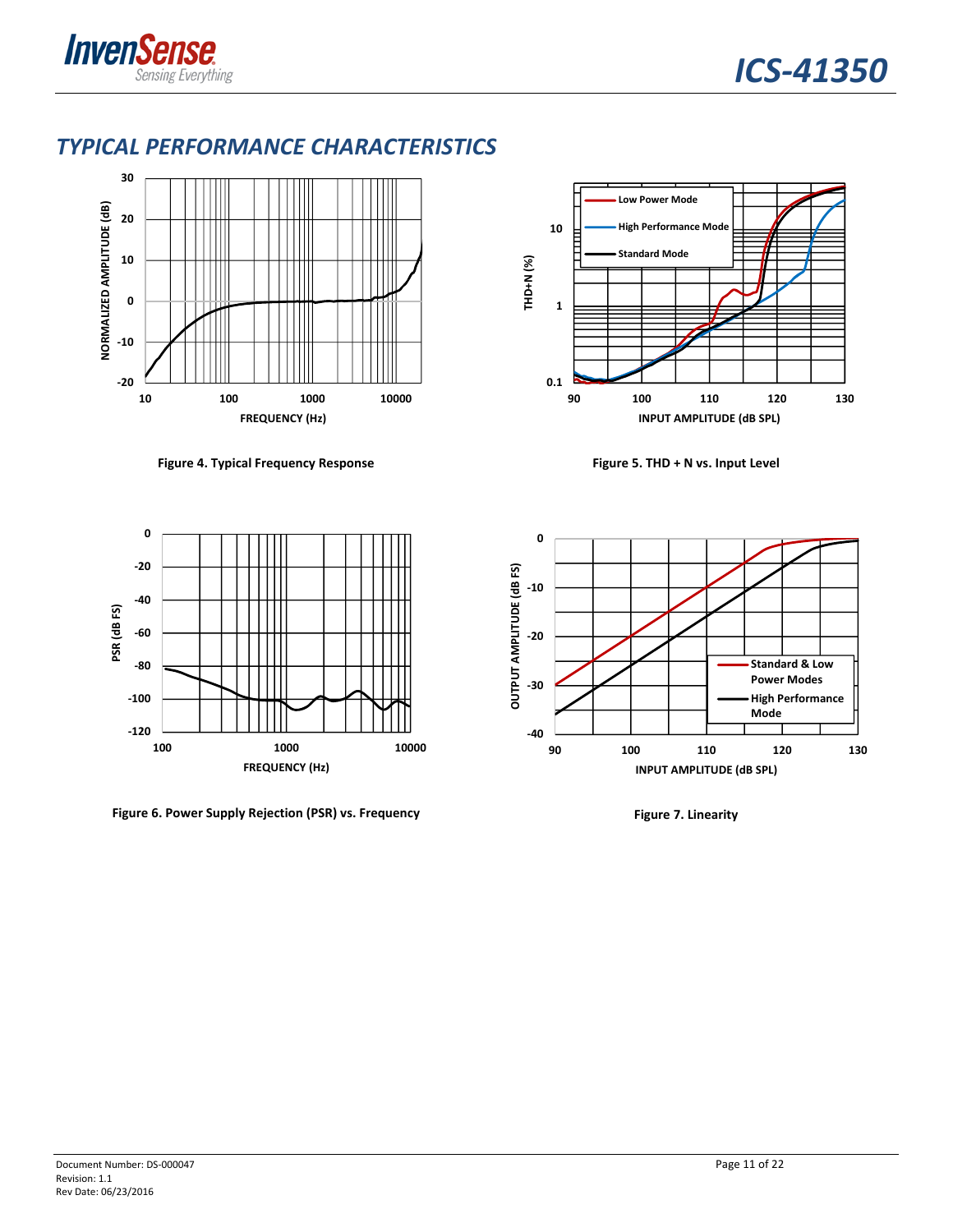

### *THEORY OF OPERATION*

#### **PDM DATA FORMAT**

The output from the DATA pin of the ICS-41350 is in pulse density modulated (PDM) format. This data is the 1-bit output of a fourthorder Σ‐Δ modulator. The data is encoded so that the left channel is clocked on the falling edge of CLK, and the right channel is clocked on the rising edge of CLK. After driving the DATA signal high or low in the appropriate half frame of the CLK signal, the DATA driver of the microphone tristates. In this way, two microphones, one set to the left channel and the other to the right, can drive a single DATA line. See Figure 1 for a timing diagram of the PDM data format; the DATA1 and DATA2 lines shown in this figure are two halves of the single physical DATA signal. Figure 8 shows a diagram of the two stereo channels sharing a common DATA line.



**Figure 8. Stereo PDM Format**

If only one microphone is connected to the DATA signal, the output is only clocked on a single edge (Figure 9). For example, a left channel microphone is never clocked on the rising edge of CLK. In a single microphone application, each bit of the DATA signal is typically held for the full CLK period until the next transition because the leakage of the DATA line is not enough to discharge the line while the driver is tristated.



**Figure 9. Mono PDM Format**

See Table 10 for the channel assignments according to the logic level on the SELECT pin.

#### **TABLE 10. ICS‐41350 CHANNEL SETTING**

| <b>SELECT Pin Setting</b> | <b>Channel</b> |
|---------------------------|----------------|
| Low (tie to GND)          | Right (DATA1)  |
| High (tie to VDD)         | Left (DATA2)   |

For PDM data, the density of the pulses indicates the signal amplitude. A high density of high pulses indicates a signal near positive full scale, and a high density of low pulses indicates a signal near negative full scale. A perfect zero (dc) audio signal shows an alternating pattern of high and low pulses.

The output PDM data signal has a dc offset of about 3% of full scale. A high-pass filter in the codec that is connected to the digital microphone and does not affect the performance of the microphone typically removesthis dc signal.

#### **PDM MICROPHONE SENSITIVITY**

The sensitivity of a PDM output microphone is specified with the unit dB FS (decibels relative to digital full scale). A 0 dB FS sine wave is defined as a signal whose peak just touches the full-scale code of the digital word (see Figure 10). This measurement convention also means that signals with a different crest factor may have an RMS level higher than 0 dB FS. For example, a full-scale square wave has an RMS level of 3 dB FS.

This definition of a 0 dB FS signal must be understood when measuring the sensitivity of the ICS‐41350. A 1 kHz sine wave at a 94 dB SPL acoustic input to the ICS-41350 results in an output signal with a -26 dB FS level in Standard Mode and -32 dB FS in High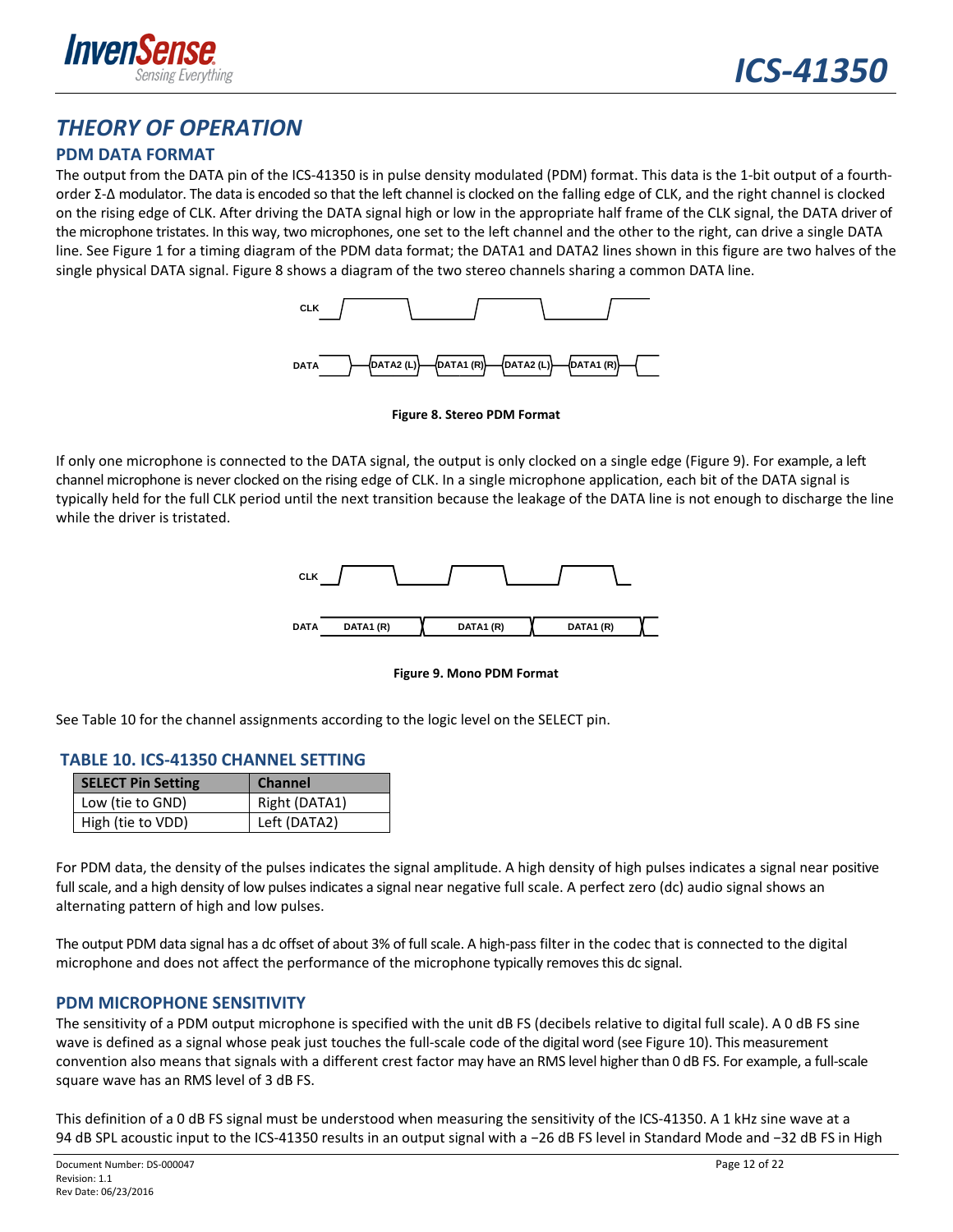

Performance Mode. In the Standard Mode example, the output digital word peaks at −26 dB below the digital full‐scale level. A common misunderstanding isthat the output has an RMS level of −29 dB FS; however, this is not true because of the definition of the 0 dB FS sine wave.



**Figure 10. 1 kHz, 0 dB FS Sine Wave**

There is not a commonly accepted unit of measurement to express the instantaneous level, as opposed to the RMS level of the signal, of a digital signal output from the microphone. Some measurement systems express the instantaneous level of an individual sample in units of D, where 1.0 D is digital full scale. In this case, a −26 dB FS sine wave has peaks at 0.05 D.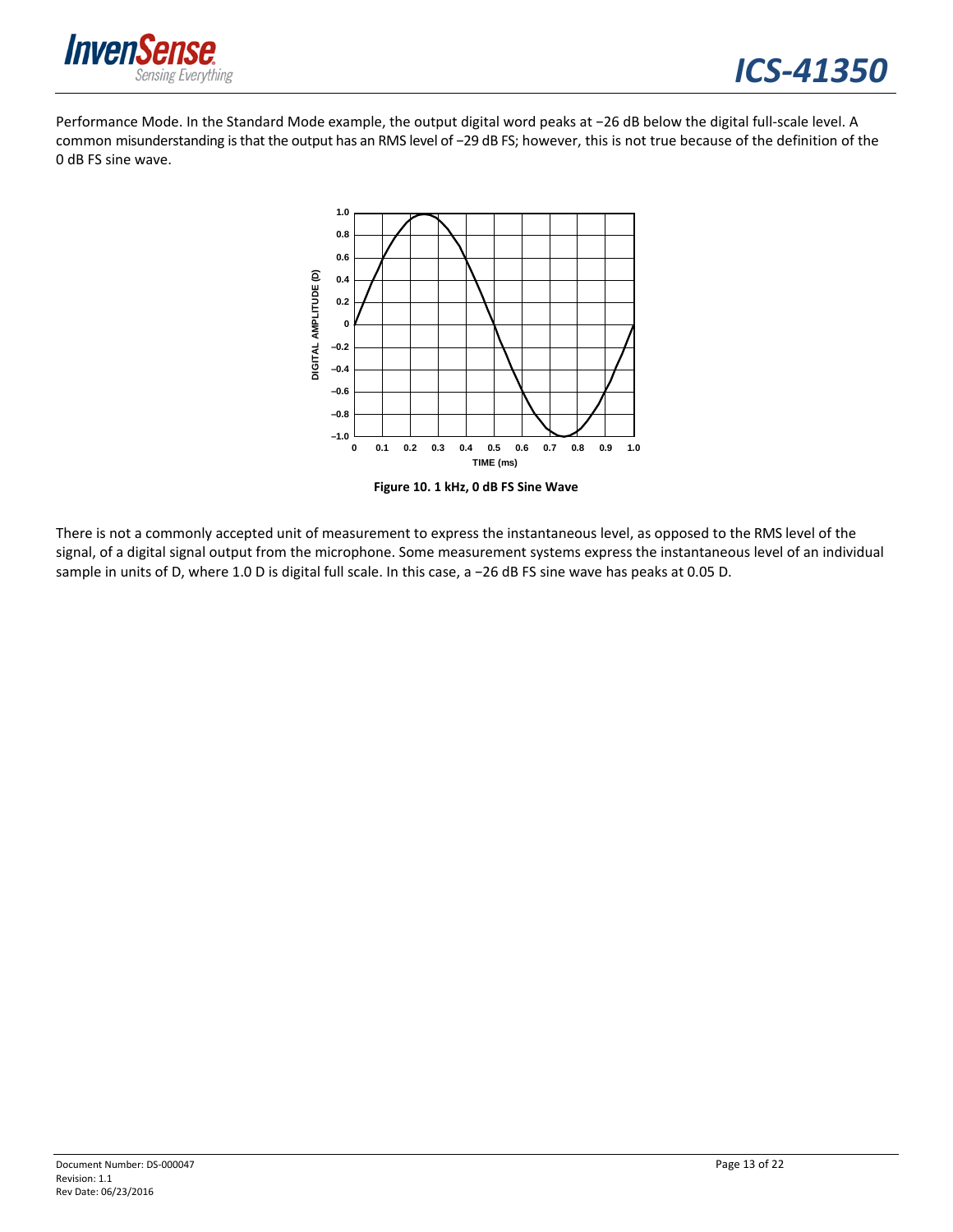

### *APPLICATIONS INFORMATION*

#### **LOW POWER MODE**

Low Power Mode (LPM) enables the ICS‐41350 to be used in an AlwaysOn listening mode for keyword spotting and ambient sound analysis. The ICS‐41350 will enter LPM when the frequency of SCK is between 400 and 800 kHz. In this mode, the microphone consumes only 185 µA while retaining high electro‐acoustic performance.

When one microphone is in LPM for AlwaysOn listening, a second microphone sharing the same data line may be powered down. In this case, where one microphone is powered up and another is powered down by disabling the VDD supply or in sleep mode by reducing the frequency of a separate clock source, the disabled microphone does not present a load to the signal on the LPM microphone's DATA pin.

#### **DYNAMIC RANGE CONSIDERATIONS**

The full-scale digital output (0 dB FS) of the ICS-41350 is mapped to an acoustic input of 126 dB SPL in high-performance mode. The microphone clips (THD = 10%) at 126 dB SPL (see Figure 5); however, it continues to output an increasingly distorted signal above that point. The peak output level, which is controlled by the modulator, limits at 0 dB FS (see Figure 7).

To fully use the 96 dB dynamic range of the output data of the ICS-41350 in a design, the digital signal processor (DSP), analog-to-digital converter (ADC), or codec circuit following it must be chosen carefully. The decimation filter that inputs the PDM signal from the ICS-41350 must have a dynamic range sufficiently better than the dynamic range of the microphone so that the overall noise performance of the system is not degraded. If the decimation filter has a dynamic range of 10 dB better than the microphone, the overall system noise only degrades by 0.4 dB. This 106 dB filter dynamic range requires the filter to have at least 18 bit resolution.

#### **CONNECTING PDM MICROPHONES**

A PDM output microphone istypically connected to a codec with a dedicated PDM input. This codec separately decodesthe left and right channels and filters the high sample rate modulated data back to the audio frequency band. This codec also generates the clock for the PDM microphones or is synchronous with the source that is generating the clock. Figure 11 and Figure 12 show mono and stereo connections of the ICS‐41350 to a codec. The mono connection shows an ICS‐41350 set to output data on the right channel. To output on the left channel, tie the SELECT pin to VDD instead of tying it to GND.



**Figure 11. Mono PDM Microphone (Right Channel) Connection to Codec**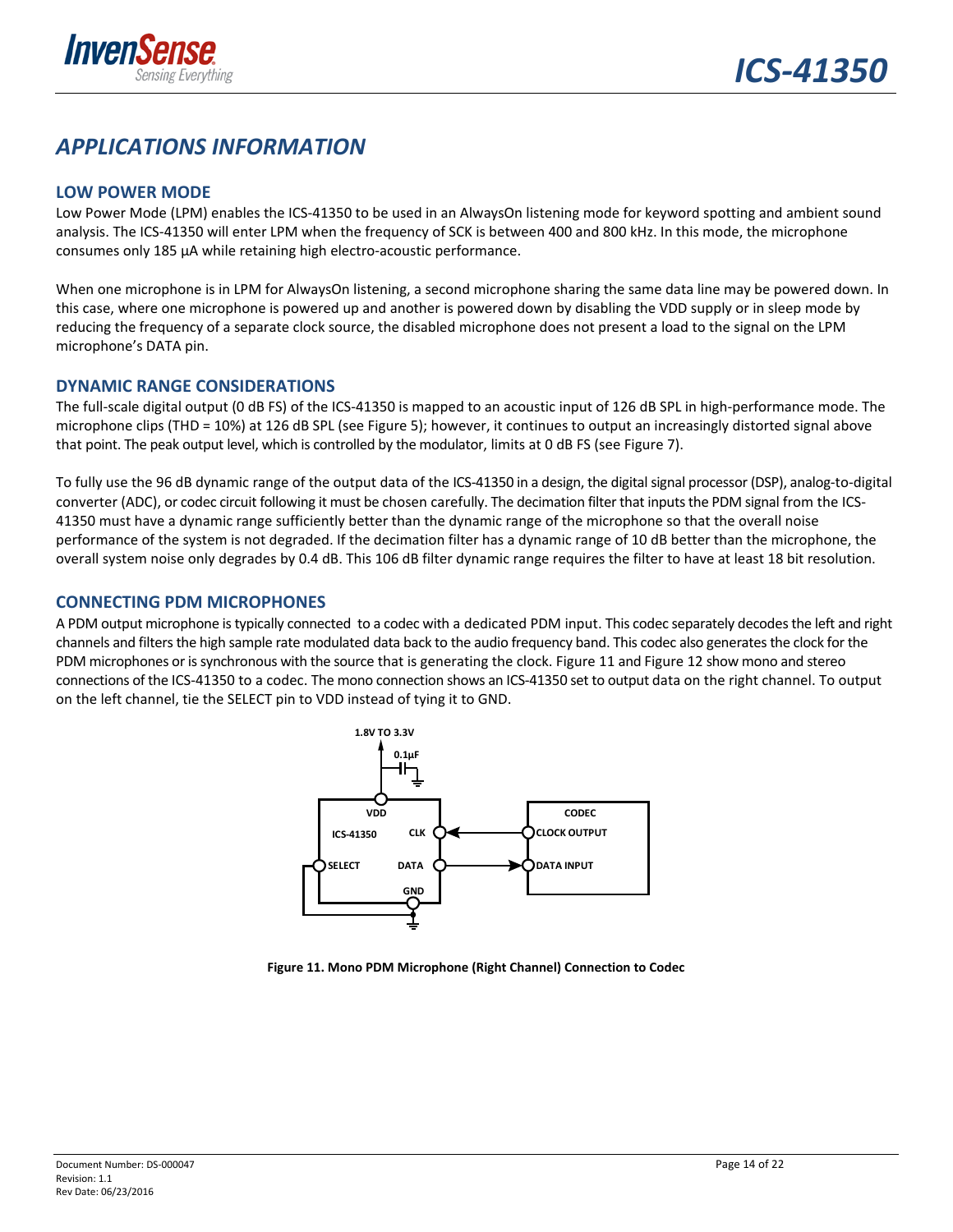



**Figure 12. Stereo PDM Microphone Connection to Codec**

Decouple the VDD pin of the ICS-41350 to GND with a 0.1 µF capacitor. Place this capacitor as close to VDD as the printed circuit board (PCB) layout allows.

Do not use a pull-up or pull-down resistor on the PDM data signal line because it can pull the signal to an incorrect state during the period that the signal line is tristated.

The DATA signal does not need to be buffered in normal use when the ICS-41350 microphone(s) is placed close to the codec on the PCB. If the DATA signal must be driven over a long cable (>15 cm) or other large capacitive load, a digital buffer may be required. Only use a signal buffer on the DATA line when one microphone is in use or after the point where two microphones are connected (see Figure 13). The DATA output of each microphone in a stereo configuration cannot be individually buffered because the two buffer outputs cannot drive a single signal line. If a buffer is used, take care to select one with low propagation delay so that the timing of the data connected to the codec is not corrupted.



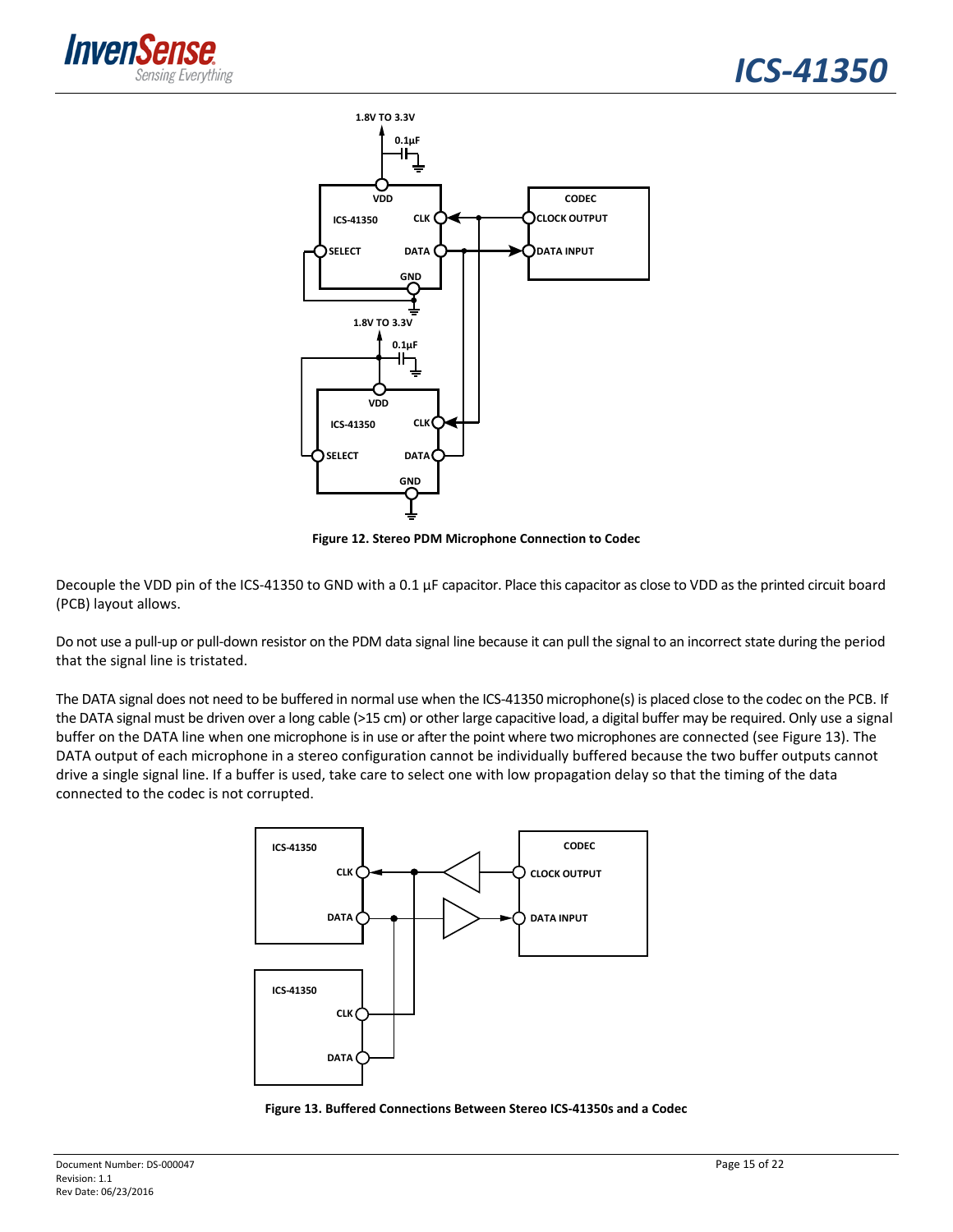

When long wires are used to connect the codec to the ICS-41350, a source termination resistor can be used on the clock output of the codec instead of a buffer to minimize signal overshoot or ringing. Match the value of this resistor to the characteristic impedance of the CLK trace on the PCB. Depending on the drive capability of the codec clock output, a buffer may still be needed, asshown in Figure 13.

#### **ULTRASOUND APPLICATIONS**

In its High Performance Mode, the ICS-41350 functions as an ultrasonic sensor, as well as an audio band sensor. This microphone's ultrasonic performance will depend on the clock frequency, the low pass decimation filter, the strength of the ultrasonic signal being sensed, and the design of the acoustic port that is coupled to the microphone. The acoustic port design is especially important at higher frequencies, because the size of the port itself is on the order of % the wavelength of sound and the acoustic mass loading will be significant. These will both contribute to the port having a considerable effect on the acoustic system's response.

#### **SLEEP MODE**

The microphone enters sleep mode when the clock frequency falls below 200 kHz. In this mode, the microphone data output is in a high impedance state. The current consumption in sleep mode is less than 20 µA.

The ICS-41350 enters sleep mode within 1 ms of the clock frequency falling below 200 kHz. The microphone wakes up from sleep mode and begins to output data within 20 ms of when the clock becomes active.

#### **START‐UP TIME**

The start‐up time of the ICS‐41350 is less than 20 ms. The PDM data from the microphone is valid to be used as soon as the data is being output.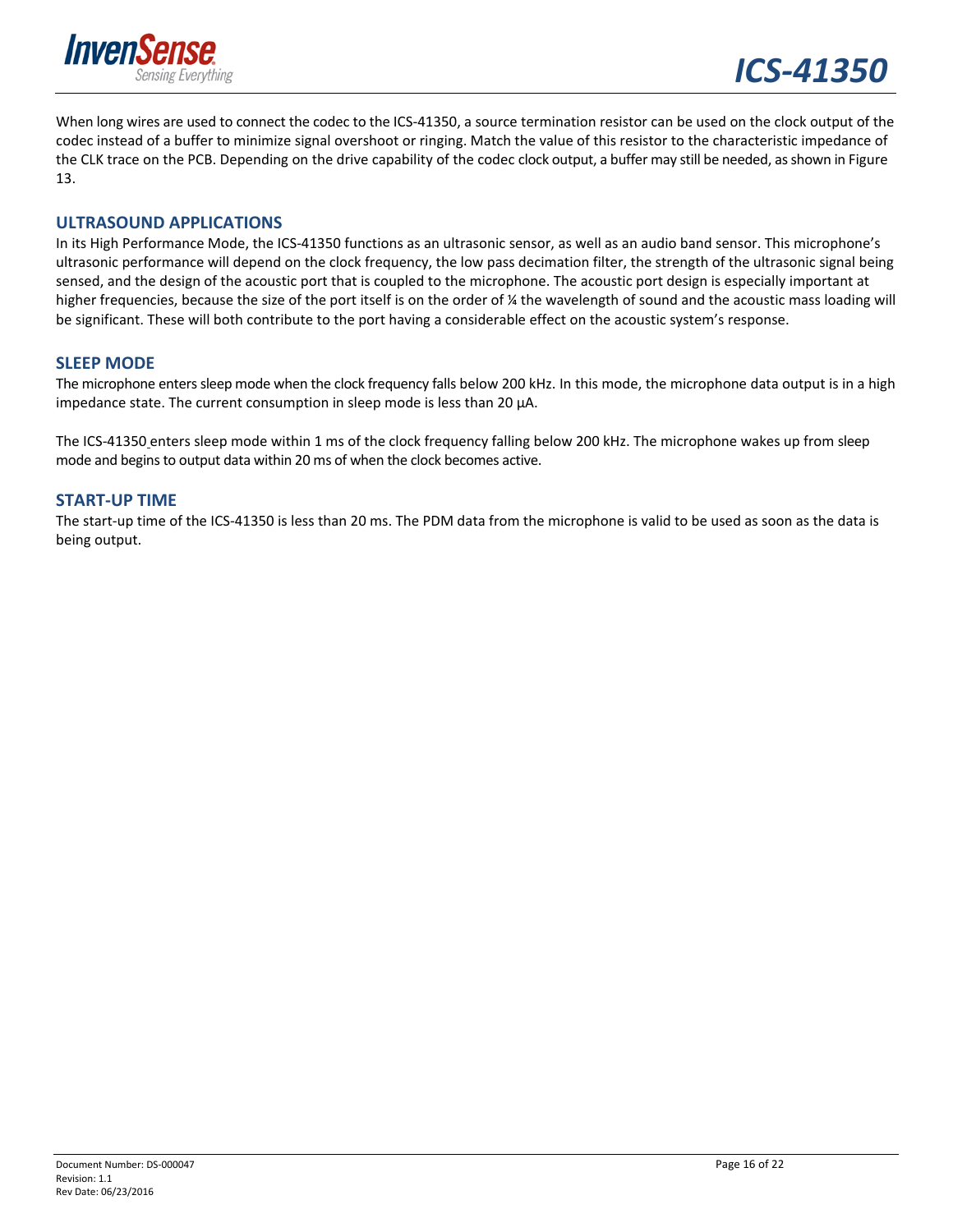

### *SUPPORTING DOCUMENTS*

For additional information, see the following documents.

#### **APPLICATION NOTES**

AN‐000048, *PDM Digital Output MEMS Microphone Flex Evaluation Board User Guide* AN‐100, *MEMS Microphone Handling and Assembly Guide* AN‐1003, *Recommendations for Mounting and Connecting the Invensense, Bottom‐Ported MEMS Microphones* AN‐1112, *Microphone Specifications Explained* AN‐1124, *Recommendations for Sealing InvenSense Bottom‐Port MEMS Microphones from Dust and Liquid Ingress* AN‐1140, *Microphone Array Beamforming*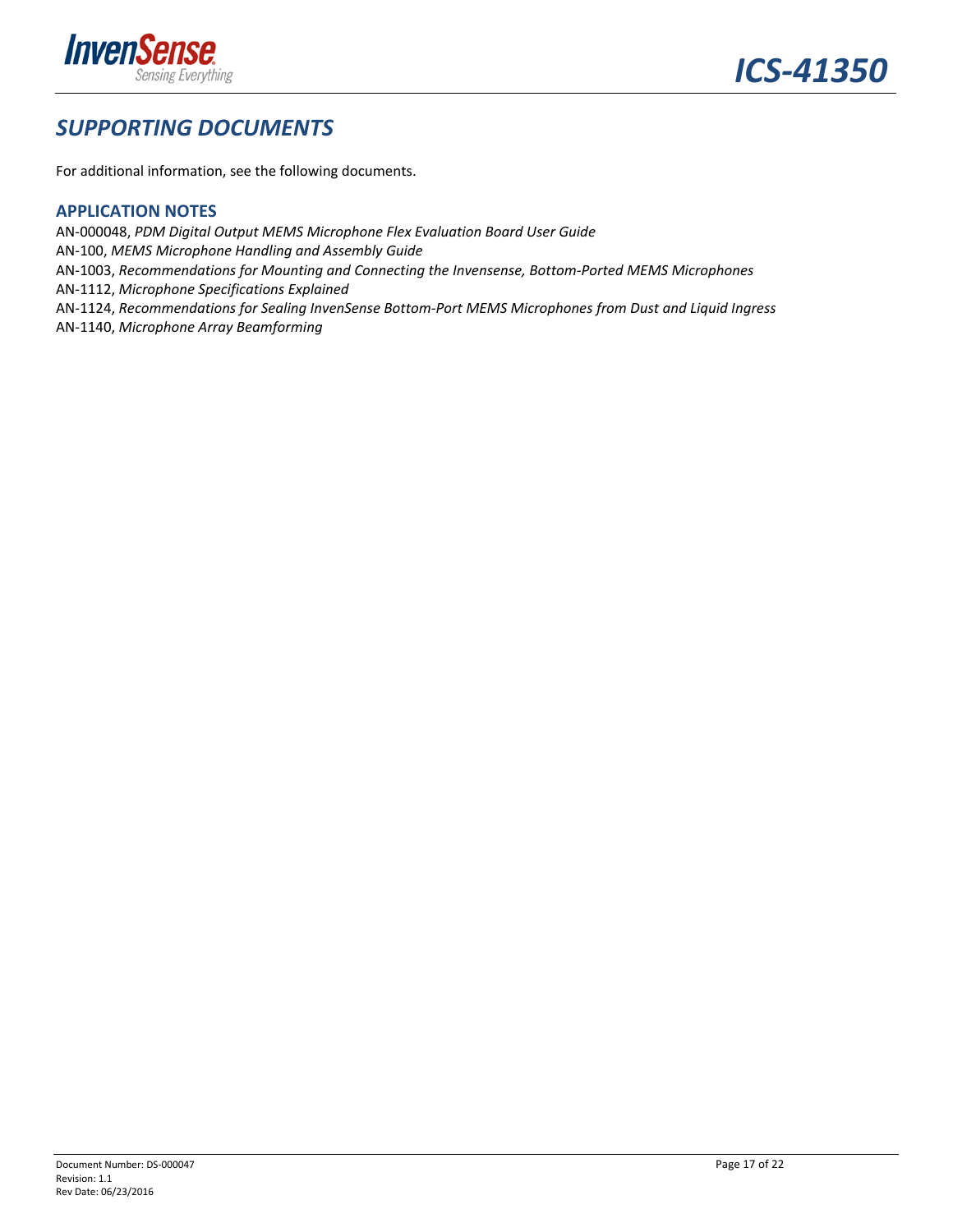

### *PCB DESIGN AND LAND PATTERN LAYOUT*

The recommended PCB land pattern for the ICS-41350 is a 1:1 ratio of the solder pads on the microphone package, as shown in Figure 14. Avoid applying solder paste to the sound hole in the PCB. A suggested solder paste stencil pattern layout is shown in Figure 15.

The response of the ICS‐41350 is not affected by the PCB hole size as long as the hole is not smaller than the sound port of the microphone (0.375 mm in diameter). A 0.5 mm to 1 mm diameter for the hole isrecommended. Take care to align the hole in the microphone package with the hole in the PCB. The exact degree of the alignment does not affect the microphone performance aslong asthe holes are not partially or completely blocked.



**Figure 14. Recommended PCB Land Pattern Layout**



**Figure 15. Suggested Solder Paste Stencil Pattern Layout**

#### **PCB MATERIAL AND THICKNESS**

The performance of the ICS‐41350 is not affected by PCB thickness. The ICS‐41350 can be mounted on either a rigid or flexible PCB. A flexible PCB with the microphone can be attached directly to the device housing with an adhesive layer. This mounting method offers a reliable seal around the sound port while providing the shortest acoustic path for good sound quality.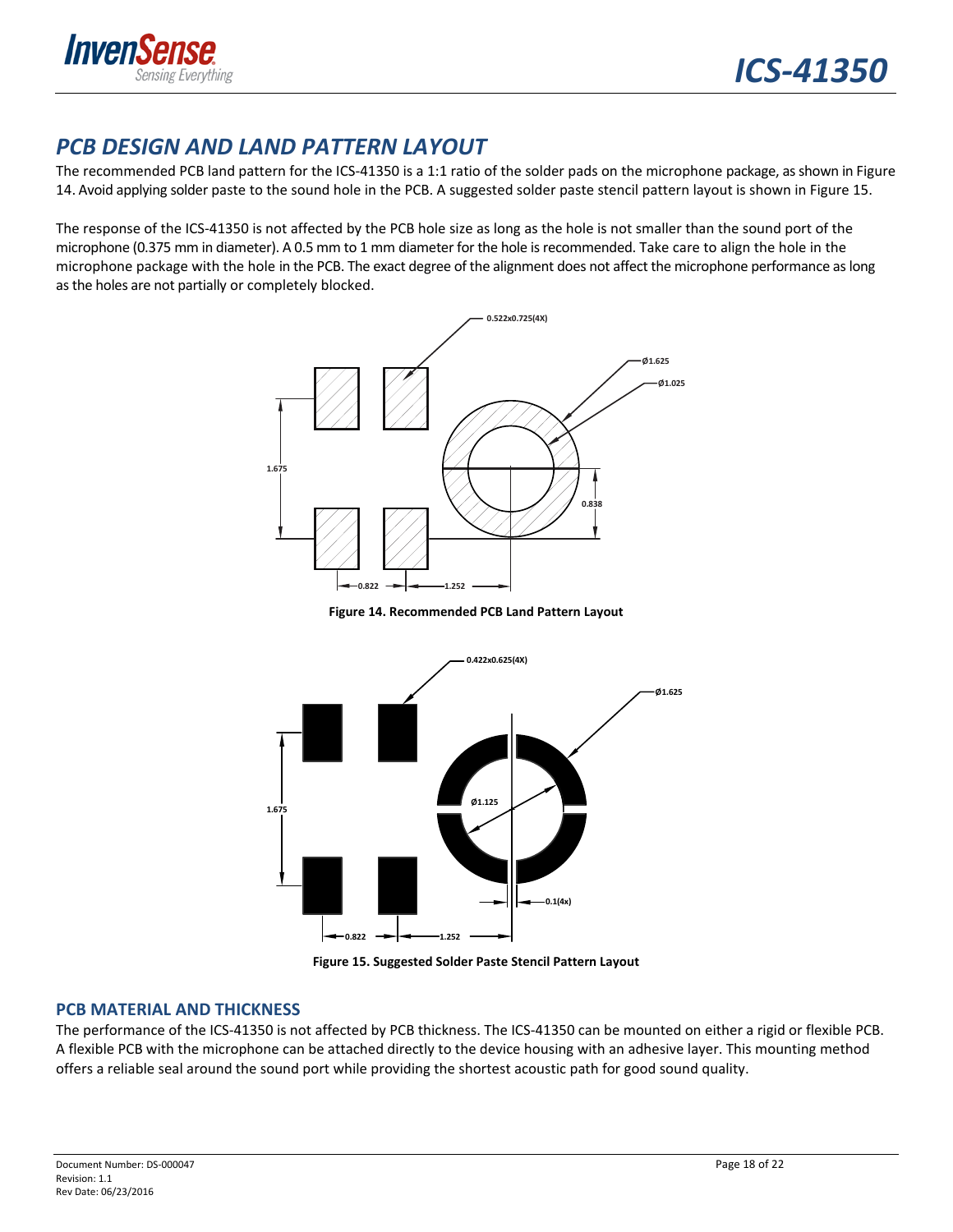

### *HANDLING INSTRUCTIONS*

#### **PICK AND PLACE EQUIPMENT**

The MEMS microphone can be handled using standard pick‐and‐place and chip shooting equipment. Take care to avoid damage to the MEMS microphone structure as follows:

- Use a standard pickup tool to handle the microphone. Because the microphone hole is on the bottom of the package, the pickup tool can make contact with any part of the lid surface.
- Do not pick up the microphone with a vacuum tool that makes contact with the bottom side of the microphone. Do not pull air out of or blow air into the microphone port.
- Do not use excessive force to place the microphone on the PCB.

#### **REFLOW SOLDER**

For best results, the soldering profile must be in accordance with the recommendations of the manufacturer of the solder paste used to attach the MEMS microphone to the PCB. It is recommended that the solder reflow profile not exceed the limit conditions specified in Figure 2 and Table 8.

#### **BOARD WASH**

When washing the PCB, ensure that water does not make contact with the microphone port. Do not use blow‐off procedures or ultrasonic cleaning.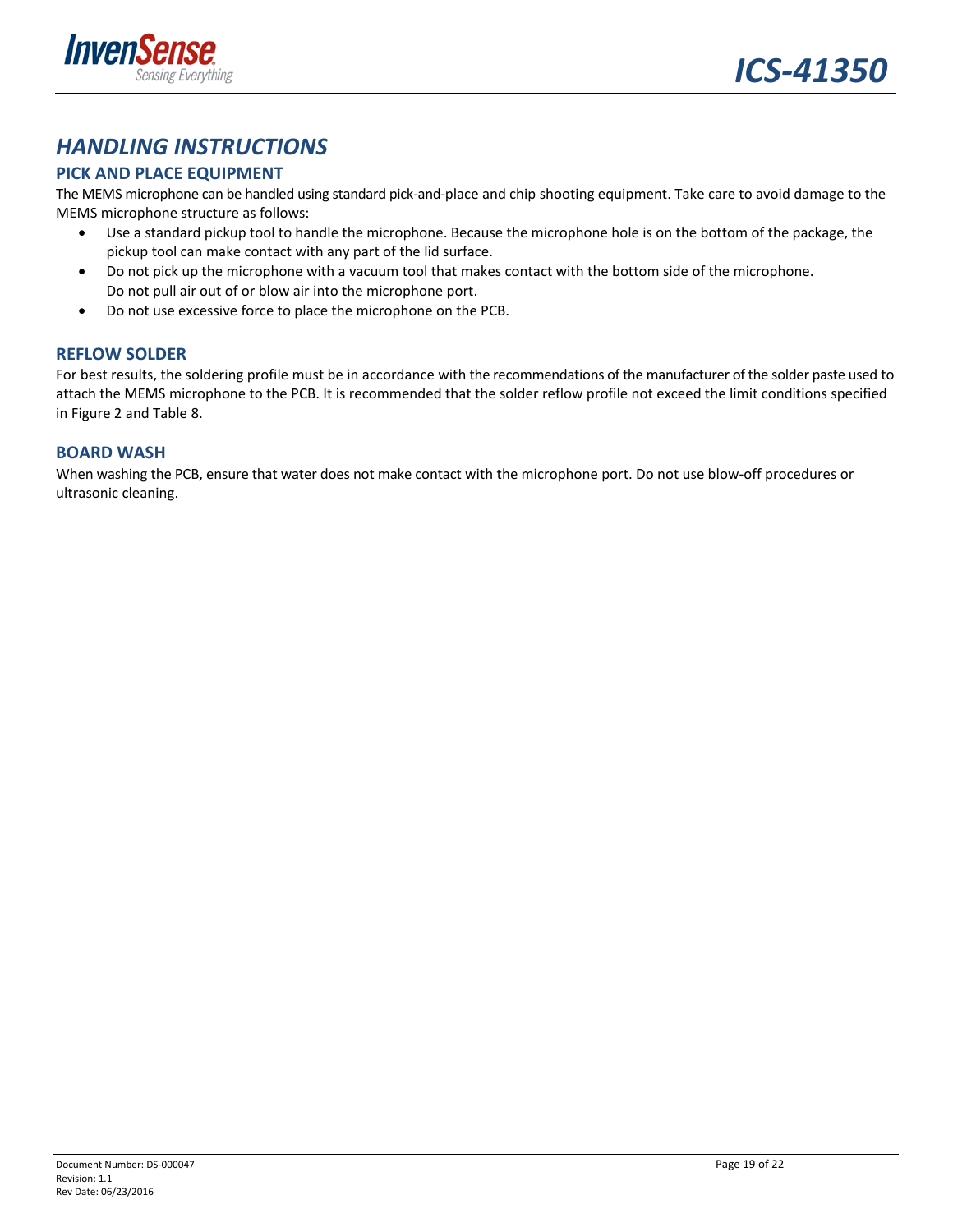

### *OUTLINE DIMENSIONS*



**Figure 16. 5‐Terminal Chip Array Small Outline No Lead Cavity [LGA\_CAV] 3.5 mm × 2.65 mm × 0.98 mm Body Dimensions shown in millimeters Dimension tolerance is ±0.15 mm unless otherwise specified**



**Figure 17. Package Marking Specification (Top View)**

#### **ORDERING GUIDE**

| <b>PART</b>     | <b>TEMP RANGE</b> | <b>PACKAGE</b>                      | <b>QUANTITY</b> | <b>PACKAGING</b>  |
|-----------------|-------------------|-------------------------------------|-----------------|-------------------|
| ICS-41350       |                   | -40°C to +85°C   5-Terminal LGA CAV | 10,000          | 13" Tape and Reel |
| EV ICS-41350-FX |                   | <b>Evaluation Board</b>             |                 |                   |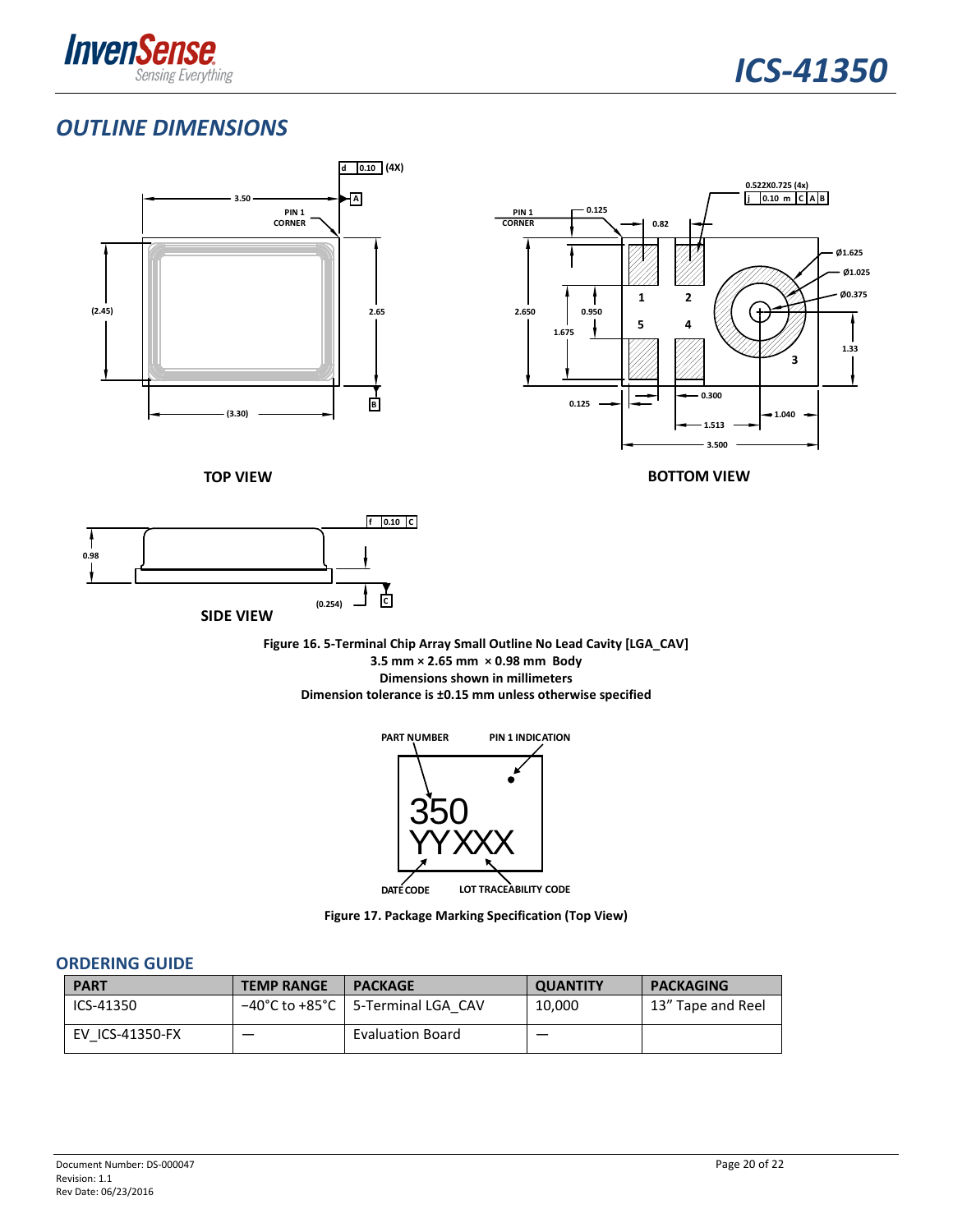



#### **REVISION HISTORY**

| <b>REVISION DATE</b> | <b>REVISION</b> | <b>DESCRIPTION</b>                     |
|----------------------|-----------------|----------------------------------------|
| 2/4/2016             | 1.0             | Initial version                        |
| 6/23/2016            | 1.1             | <b>Updated Ordering Guide quantity</b> |